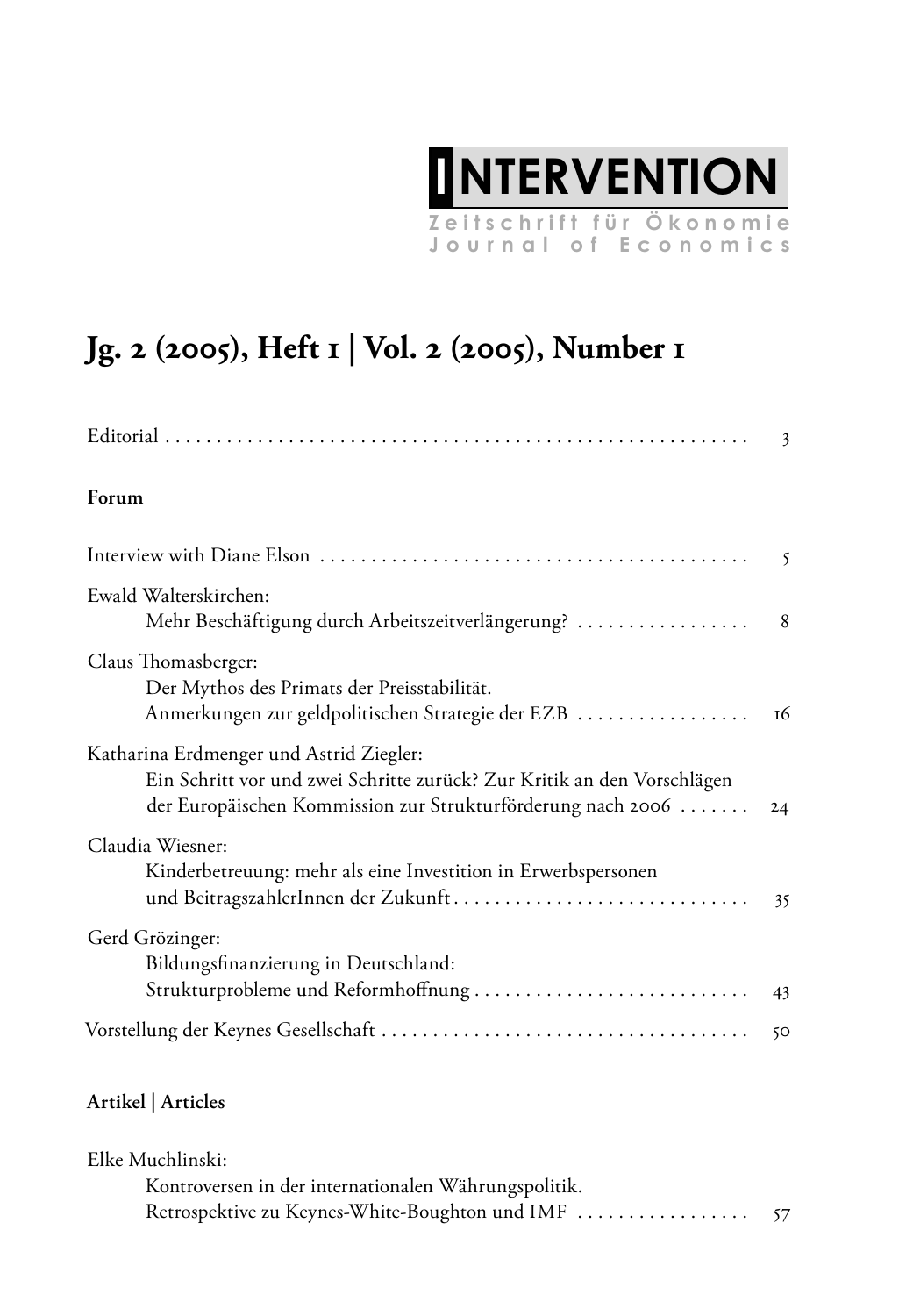| 75                                                     |
|--------------------------------------------------------|
|                                                        |
|                                                        |
| - 95                                                   |
|                                                        |
|                                                        |
| against Walter Benjamin's »The Task of the Translator« |
|                                                        |

#### **Rezensionen | Book Reviews**

| Hein, Eckhard:                                                                                                                       |      |
|--------------------------------------------------------------------------------------------------------------------------------------|------|
| Verteilung und Wachstum. Eine paradigmenorientierte Einführung<br>unter besonderer Berücksichtigung der post-keynesianischen Theorie | 13 I |
| Dirk Ipsen/Jan C. Schmidt (Hg.):<br>Dynamiken der Nachhaltigkeit                                                                     |      |
| Bofinger, Peter:<br>Wir sind besser, als wir glauben                                                                                 |      |
|                                                                                                                                      |      |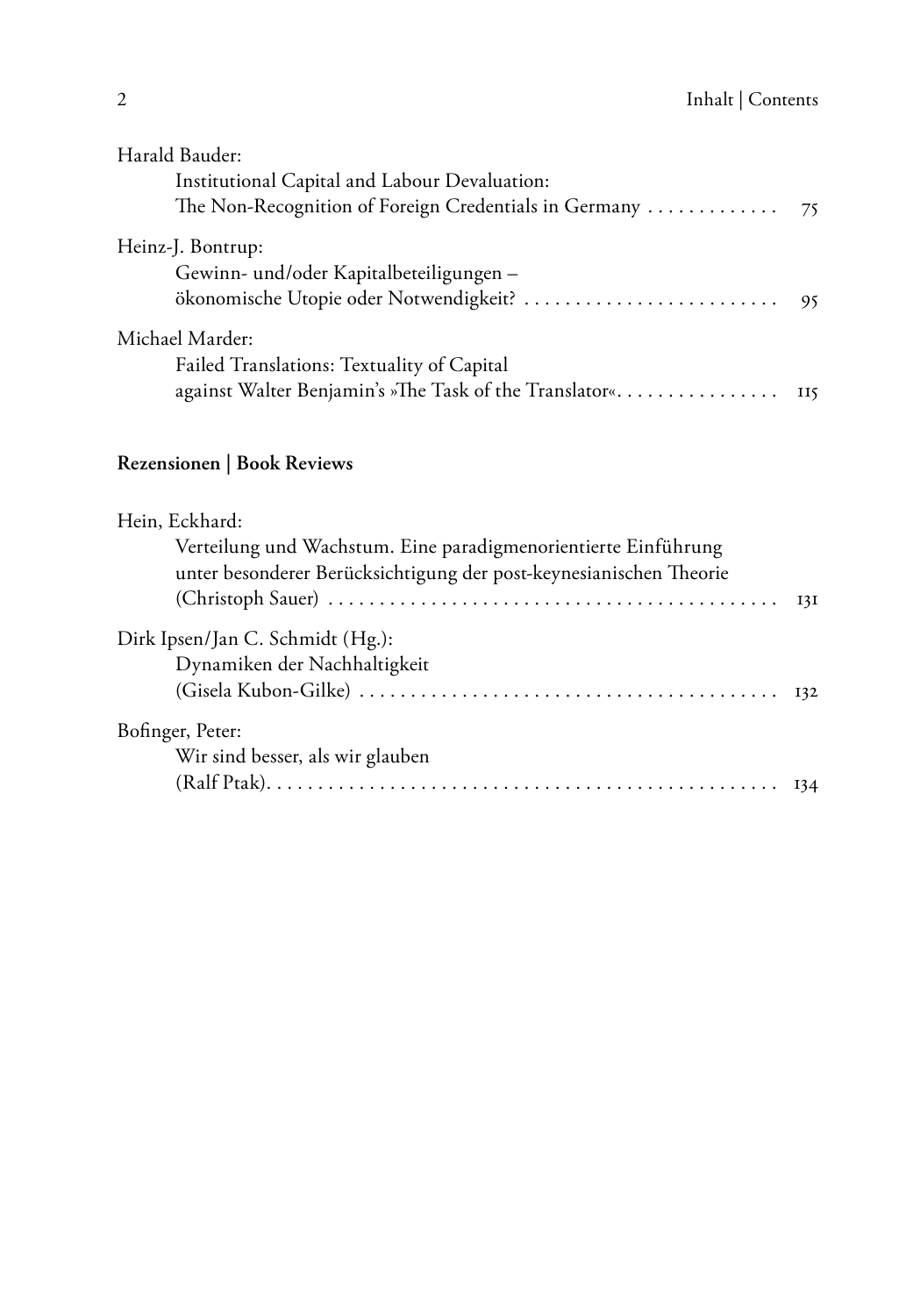## **Failed Translations: Textuality of** *Capital* **against Walter Benjamin's »The Task of the Translator«**

*Michael Marder\**

*In order to stage a sustained encounter between literary theory and Marxian political economy, this paper initiates a dialogue between Walter Benjamin's*  » The Task of the Translator« on one hand, and Marx's Capital, on the other. *I will theorize the two-fold transition from the language of labor to value to price in the latter work as an exercise in economic translation haunted by and*  predicated upon the untranslatability of use-value, or pure difference. In light *of this initial outline, I will contend that the specifi c intentionality of capital, the predominance of the »pure language« of value, and the discursive construction of mainstream economics violate the immanent grounding of economic and non-economic systems of signification.* 

*JEL classifications: B14, B31, B51* 

»To move between languages, to translate […] is to experience the almost bewildering bias of the human spirit towards freedom.« (George Steiner, *After Babel* )

»[T]he translator, per definition, fails. The translator can never do what the original text did.« (Paul de Man, *The Resistance to Theory*)

#### *. Introduction: Recourse to Method*

Re-reading Marxian political economy in the post-structuralist vein, Spivak (1996: 110) observes that in the three volumes of *Capital* »Marx uncovered the economic *text*« which became the proper object of his study. If, indeed, the economic is the textual, one should

 \* New School University New York. I am particularly grateful to Robert Albritton, whose seminar on Political Economy (Fall 2002) provided the springboard for this paper, as well as to both anonymous reviewers for a number of methodological and substantive suggestions that helped to define the article's final version.

*Correspondence address:* Michael Marder, e-mail: mardm926@newschool.edu

Received 23 Jul 2003, accepted 16 Nov 2004

© INTERVENTION. Journal of Economics, Vol. 2 (2005), No. 1, p. 115-129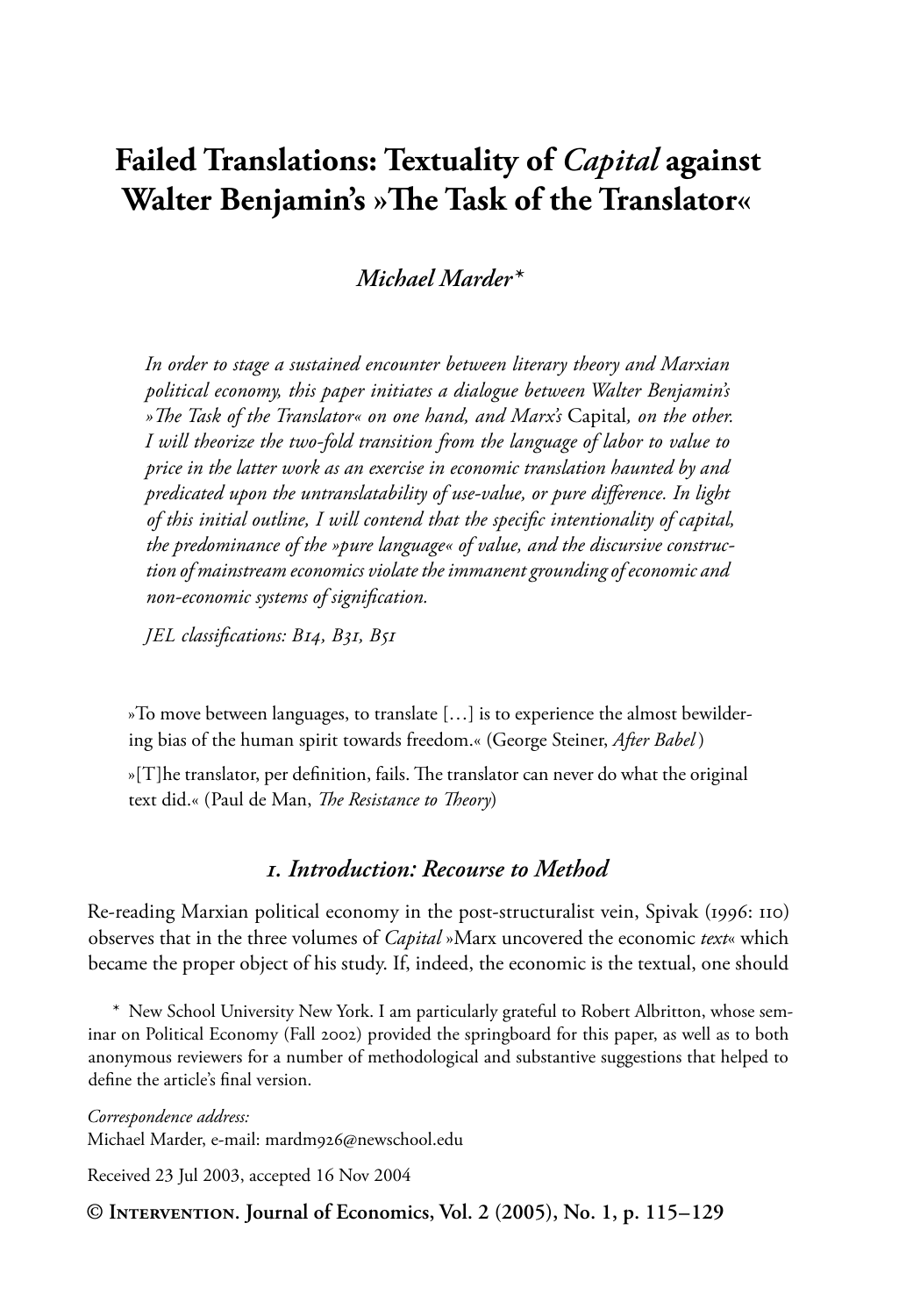be able to read and to write, to translate and to interpret the economic text and the »economo-graphic« principle by the means of which it operates as a *system of named and written diff erences*. Further, if we are to begin to unravel the variegated implications of Spivak's weighty statement, we should be, first of all, willing and prepared to stage an encounter between contemporary literary theory and theories of textuality on one hand, and Marxian political economy, on the other.

Below, I conceptualize such an encounter in terms of the notion of literary and economic translation as it emerges in the three volumes of *Capital*, as well as in Walter Benjamin's »The Task of the Translator«. In fact, this article will follow the theoretical course of the latter work, moving from the untranslatable through life /after-life and intentionality to the dream of pure language. I will argue that in Marx's and Benjamin's texts, any advances in the direction of pure language (the unfettered self-valorization of value) are forced to simultaneously run the opposite course toward the untranslatable (use-value obstacles), producing languages on the verge of madness and a series of »failed translations« in the capitalist economy.

The homology of literary and economic translations neither operates on the level of comparisons, nor devises the ways in which the economic comes to approximate or mimic the textual, and *vice versa*. Beyond the infinite possibilities of analogies and parallels, I pro pose to trace the logic of the economic in and through the textual and the logic of the textual in and through the economic. In short, I begin with the supposition that political economy is a special kind of text, while the modus operandi of any text is predicated on basic economic principles.<sup>1</sup> This is not to suggest that the extra-economic or extra-textual elements do not disturb both the economic and the textual. Quite the opposite is true: the text always refers, if only negatively and elliptically, to the non-systematic context it has not succeeded to inscribe in its entirety, while the economic ultimately reaches a point of infl ection into the non-economic (immeasurable and incalculable) »base of the base« embodied in use-value. For now, suffice it to say that materially, if not formally, the relation between the economic and the textual is irreducible to a metaphorical or allegorical homology, but contains the kernel of meaning around which these terms are constituted.

#### *. Use-Value and the Untranslatable*

In order to address the untranslatability of use-value, we must first consider what translatability implies in the context of capitalist economy. Marx explicitly evokes translation in Volume III of *Capital*, writing that

»the vulgar economist does nothing more than translate the peculiar notions of the competition-enslaved capitalist into an ostensibly more theoretical and generalized language, and attempts to demonstrate the validity of these notions« (1981: 338).

I For more on this approach to the relation between the textual and the economic see Marder  $(2004).$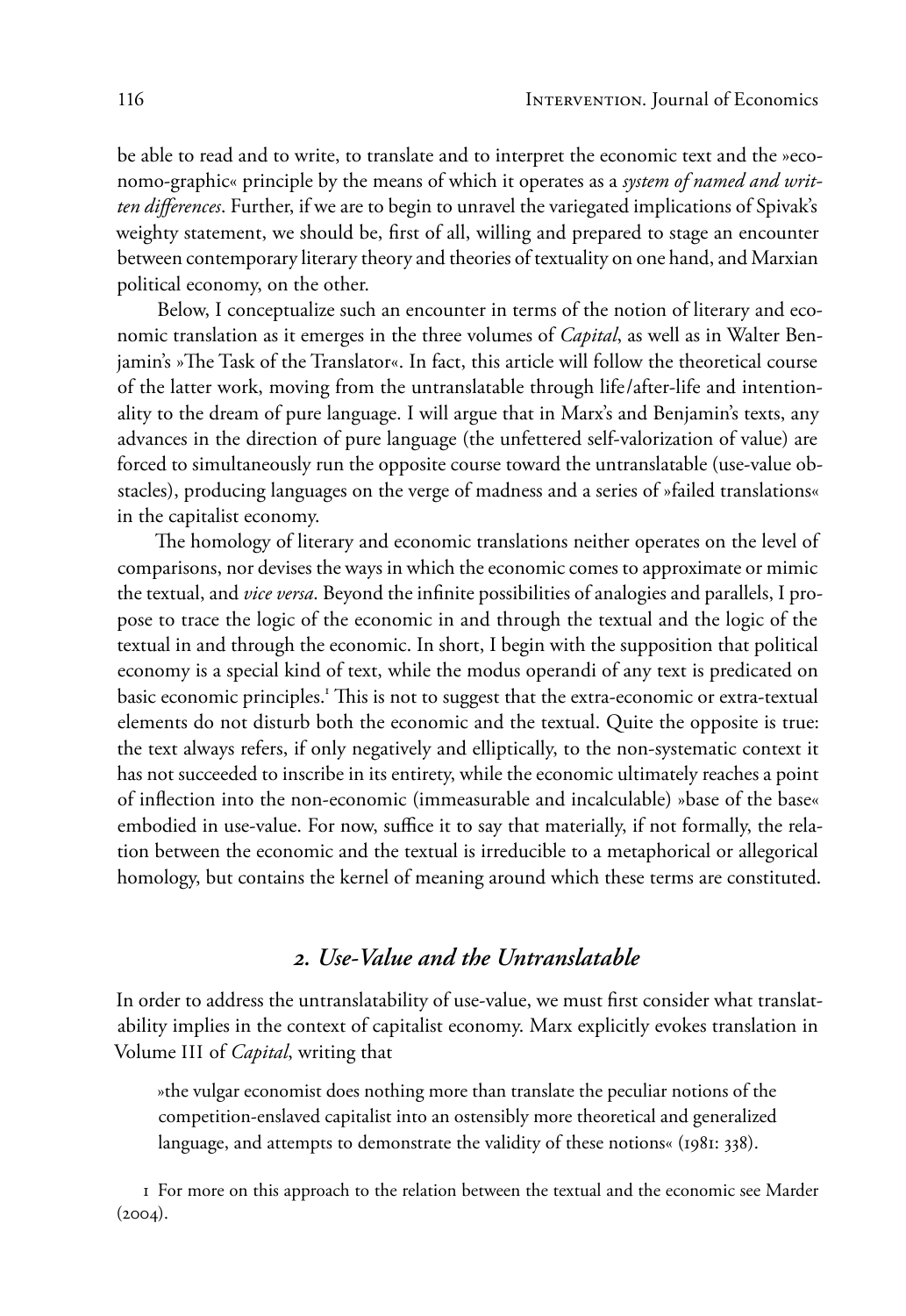And again near the end of the same volume:

»Vulgar economics […] is nothing more than a didactic and more or less doctrinaire translation of the everyday notions of the actual agents of production.« (ibid.: 969)

Here Marx treats bourgeois economic translation as an ideologically motivated and fanatical *fidelity* to the »notions« of the capitalist actors situated exclusively on the plane of appearances, codifying and legitimizing the shallow and »immediate« understandings within the political-economic enunciations and descriptions. The alluring power that compels us to accept vulgar economic principles as true is precisely their empirical grounding in the »everyday notions« and the closed loop this grounding creates (i. e., the movement from everyday notions, through a rash abstraction, to strikingly similar everyday notions deduced from this false abstraction). Viewed from the vantage point of Marxian political economy, such fidelity to the economic phenomena creates one of the worst *mistransla*tions imaginable.

On the other hand, in *Capital* translation operates on a different level. Proceeding systematically and, as it were, counter-archaeologically from the inner core of capital – »the hidden abode of production« (Marx 1976: 279) – toward the visible plane of circulation, Marx successively deciphers three economic sub-texts that belong to the superimposed textual and analytic surfaces, namely: labor, value, and price. Consequently, in its new role translation signifies a two-fold transition from labor to value (producing labor theory of value), and from value to price (resulting in the theory of price determination and its subsidiary, the transformation problem).

A brief glance at the first moment of translation – the transition from labor to value – will suffice for the introduction of the notion of the untranslatable. To represent value by the means of labor, one must abstractly conceive of the commodity as an embodiment of a certain quantity of (socially necessary) labor-time (Marx 1976: 131). In capitalist commodity production geared toward sale and exchange, the magnitude of value renders commodities interchangeable. Nonetheless, a number of qualities are sacrificed to this mode of representation, such as the singularity of use-values, as well as the modality of conceptualization that is inexpressible in the language of money. The radical heterogeneity, singularity, and unexchangeability of the product of labor are untranslatable into and incomprehensible from the standpoint of value-creation and valorization they enable. The absolutely »untranslatable use-value«, for instance, is not produced for exchange, but for use, and is therefore incommensurable with the language of equivalence.

Yet, on another level, use-value is always already untranslatable. We may describe usevalue (if such a description is at all possible) neither as a signifier, nor as a signified, but as the unsignifyable property of life, constituting both the content and the means of human living. It »is« pure difference that underlies and foregrounds the system of differences later formalized and concentrated in the economic text. Marx's significantly underdeveloped concept of use-value has given rise to various misunderstandings, such as Baudrillard's and Böhm-Bawerk's comforting refuge in the identifi cation of the »ambiguous« use-value with the certainty of utility (Böhm-Bawerk 1949: 75 f., Baudrillard 1988: 64 f.). Despite dan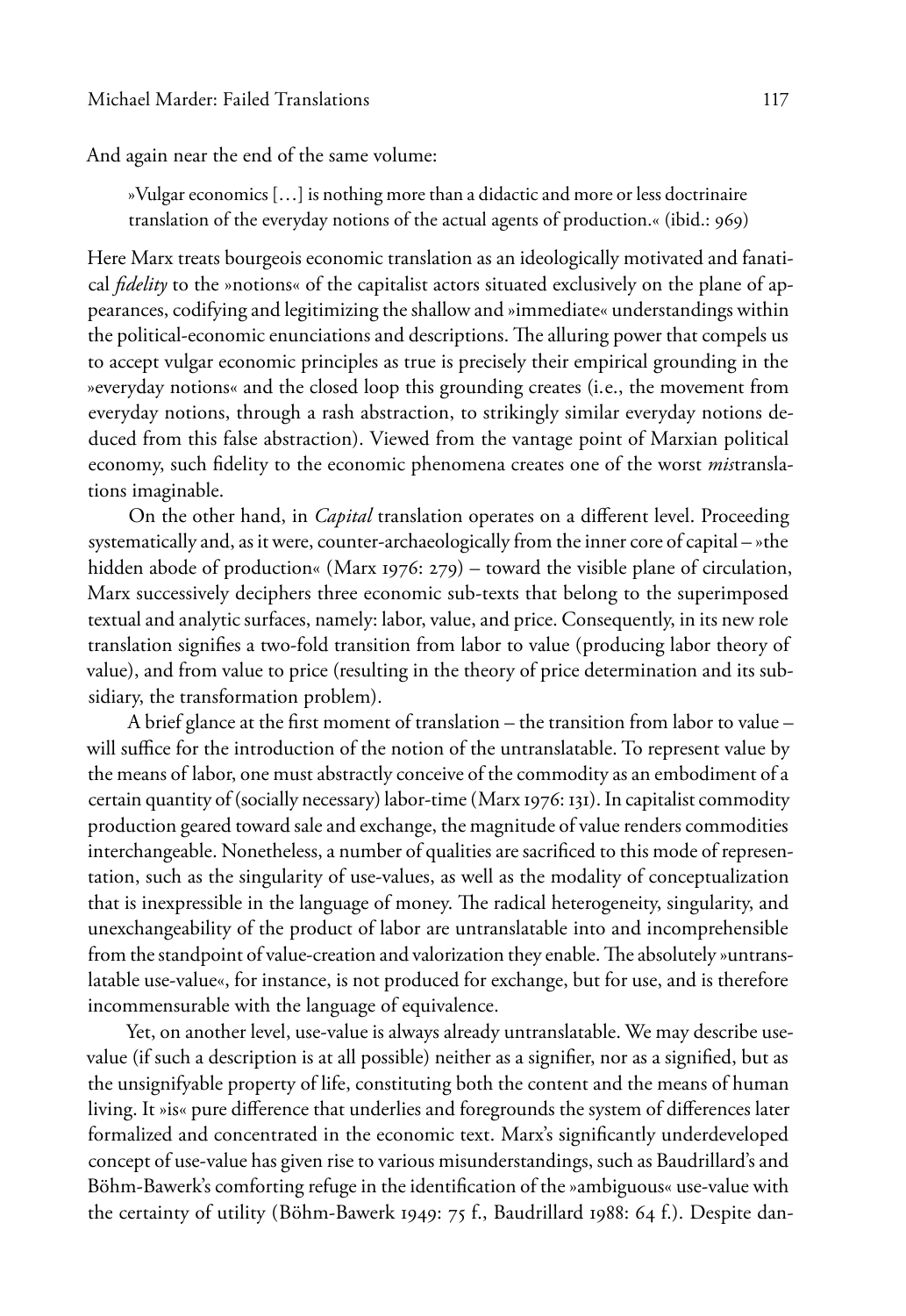gerous confusions such as these, the fact that Marx left this evanescent concept rather untheorized is justifiable, for, in doing so, he repudiated the purely philosophical desire to treat it at a high level of abstraction and generalization, thereby losing the referent in the midst of the theoretical currency more appropriate for the concept of value. As Herbert Marcuse put it in a slightly different context of instrumental rationality, »positivistic analysis wishes to eliminate [the metaphysical character of things] by translation, but the translation eliminates that which was to be defined« (1964: 210).

The double meaning of the untranslatable as unexchangeable and untheorizable is echoed in Benjamin's notion of the inexpressible within expression: »In all language and linguistic creations there remains in addition to what can be conveyed something that cannot be communicated.«  $(1968: 79)$  The hallmark of a good translation is its ability to transfer to and preserve within the translator's language what was untranslatable in the original; it carries (*translatio*) the untranslatable within itself (ibid.: 78). To a certain extent, value must also preserve use-value as its indispensable »*sub*stratum«; it carries the untranslatability of use-value *underneath* itself. But a preservation of the concern for the inalienable and uniquely singular human need within the economic system is none of the capitalist business. Benjamin's messianic vision of the good translation applied to the realm of the economic is nothing short of communism, in which the singularity of the need and the ability of *each* glow with the new light of justice rendered to the untranslatable.

On the other hand, according to Benjamin, a poor translation pretends that there is nothing untranslatable. It lives in the veneration of technical fidelity to the text and »intends to perform a transmitting function«, transmitting nothing »but information – hence something inessential« (ibid.: 69). This, in fact, is capital's pure language, or the language of pure capital. Information is »info-value« that can be quantified in bits, and therefore, stored, accumulated, and exchanged, following the model provided by capital. Often precluding the qualitative singularity of experiential knowledge, the individual exchanges and social circulations of info-commodities constitute the privileged way of speaking and »relating« to others within the late capitalist mode of production.

Capital's most daring dream is to secure total transparency of »noiseless« information transmission by completely eliminating the interference of use-value and the untranslatable as its ineluctable substrata. Nonetheless, since the process of translation occurs precisely in the medium of the untranslatable, since the soul of value exists in the body of usevalue (Marx  $1976: 179$ ), even a partial realization of capital's fantasy yields periodic crises that produce »the forcible establishment of unity between elements that have become independent and the enforced separation from one another of elements which are essentially one« (Marx 1963: 513). This entails a violent reaffirmation of value's dependence on use-value, despite capital's delusions to the contrary, and hence, of the indissoluble bond between translation and the untranslatable.

In light of Benjamin's differentiation between good and poor translations, Marx's evocation of translation in *Capital* assumes new significance. The doctrinaire, poor translation of vulgar economics is concerned with the empirical phenomena under the assumption that they exemplify universal laws. As a result, it gives rise to major economic categories,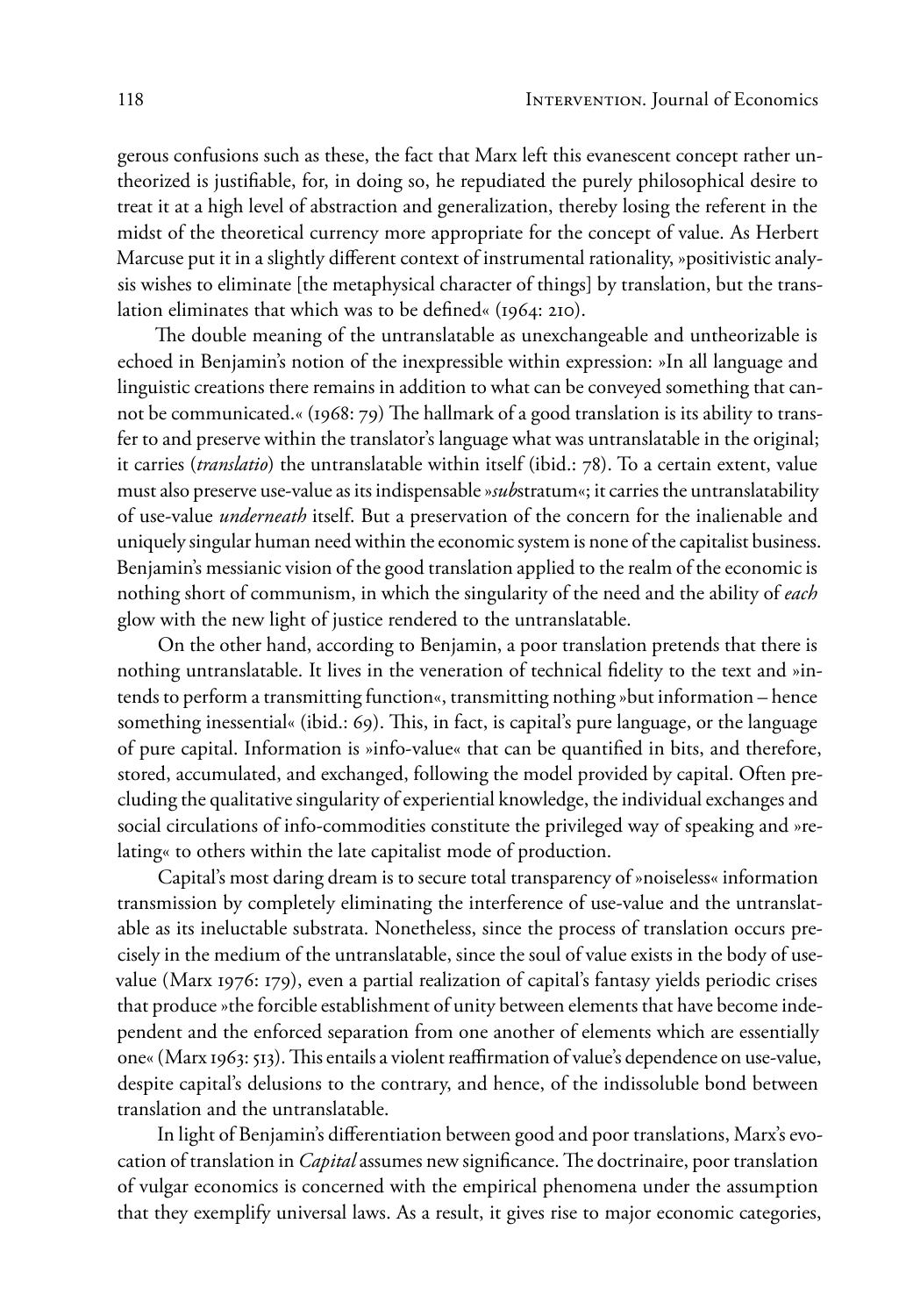such as rent, wages, interest, profit, etc., but treats them as isolated concepts that are independent from each other. The circle of poor economic translation closes when

»[c]rass empiricism turns into false metaphysics, scholasticism, which toils painfully to deduce undeniable empirical phenomena by simple formal abstraction directly from the general law« (ibid.: 89),

that is, when purportedly universal laws endeavor to explain empirical phenomena. On the other hand, Marx's translation fulfills Benjamin's criterion of goodness, on at least two counts. First, it maintains the untranslatability of use-value as an obstacle on the way of value's self-valorization. Marx uncovers the unavoidable »noise« in the otherwise ideal communication of capital with itself – the noise that may obstruct this communication and produce an economic crisis. Second, Marx is careful to translate in a way that incorporates the necessary inner connections between various economic categories into a qualitatively different theoretical language. Upon retracing these inner connections to the exploitation of labor, one experiences the *déjà vu* of having arrived on the threshold of the untranslatable.

#### *. From Production to Circulation, from Life to After-Life*

One of the most original elements in Benjamin's meditation on translation is his use of the concepts of life and after-life in their relation to texts and works of art in general. In the context of Marxian political economy, I am interested in these concepts to the extent that they describe the dynamics of capitalist production and circulation. In this section of the paper, I will theorize the »lives« of value and of labor in their function as the original in translation. Further, I will apply Benjamin's notions of survival and criticism to various interactions of life and after-life, living and dead labor, in Marx's text. I will argue that in spite of the dialectical complementarity of labor and capital in the capitalist mode of production, the latter survives not only as a mode of domination over the former, but also as a threat to its own survival.

For Benjamin, life is characteristic of the original work of literature expressed as a pre-history of translation:

»Just as the manifestations of life are intimately connected with the phenomenon of life without being of importance to it, a translation issues from the original – not so much from its life as from its afterlife. For a translation comes later than the original, and since the important works of world literature never find their chosen translators at the time of their origin, their translation marks their stage of contin ued life.« (1968: 71)

But if a translation is to »issue from the original«, the life of the original must have already been supplanted with its after-life. The work of literature and its translation, the text's life and its after-life, are removed from each other in time, rendering the immediacy of life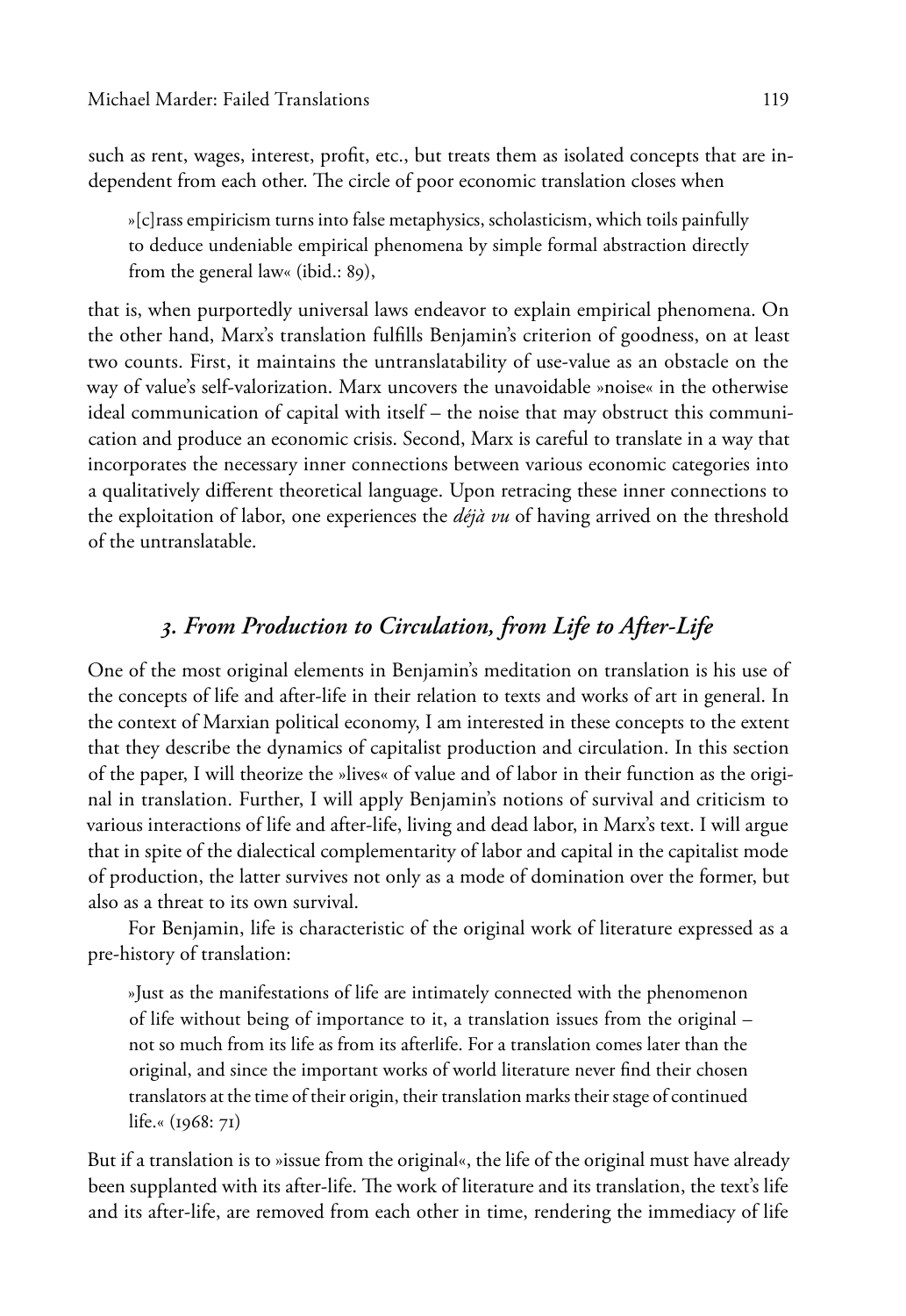*absolutely* untranslatable, since it occurs prior to translation, perhaps in a different epoch. Nonetheless, translation saves the life of the original, as it »marks [the original's] stage of continued life«.

In Marx's text a similar necessity obtains for the sequence of production and circulation. If value is *valorized* in the process of production, it cannot be *realized* before it reaches the sphere of circulation. Even though capital tends toward the increase of turnover efficiency, speeding up its pace in a desire to reduce circulation time to zero (Marx  $1978$ : 203), the unavoidable gap separates the two spheres. This gap demarcates the rugged edges of what is untranslatable within the temporal fabric of the capitalist text and joins the list of other use-value obstacles that

»remain the bearers of perennial and self-valorizing capital value only insofar as they are constantly renewed, are replaced by new use-values of the same or another kind. Their sale in their finished commodity form  $[...]$  is however the constantly repeated condition for their reproduction […]. It is only through this constant renewal of its body that the exchange value maintains itself.« (ibid.: 206)

Since the sale of the »finished commodity form« is the »constantly repeated condition for [...] reproduction«, it signifies a continuation of the life of value and is similar in its effects to the service rendered by translation to the original.

But the writing of labor always precedes value as »life« and as »the original«. In the process of production labor appears »on the side of the worker […] in the form of unrest [*Unruhe*]« before its objectification »on the side of the product, in the form of being, as a fixed, immobile characteristic« (Marx 1976: 287). Such unrest refers to the life of labor, as it is subjectively experienced by the worker. To the extent that we witness the emergence of a capitalistically produced commodity, however, living labor's »unrest« is extinguished not only in the physical body of use-value, but also and in its soul made of value.

Commenting on »The Task of the Translator«, Paul de Man observes that the disappearance of unrest is already an aftereffect of translation: »The translation canonizes, freezes, an original and shows in the original a mobility, an instability, which at first one did not notice.« (1986: 82) Withstanding the test of time in the course of its »survival«, the work of literature reaches »the age of its fame« (Benjamin 1968: 72). With the notion of survival, Benjamin's language (German, in the original) becomes incredibly rich and nuanced, and here Jacques Derrida's essay »Des Tours de Babel« performs the invaluable service of unearthing the variants of this term from the depths of Benjamin's text. Derrida notices that after-life in the sense of survival appears in three distinct forms in »The Task of the Translator«. First, *Überleben* – literally over-life – indicates the literary work's survival *post mortem*, in the sense of the French *sur-vie* (Derrida 1985: 178). In Benjamin's text *Überleben* is the temporality of the rupture that separates the original from its translation. Second, Benjamin refers to *Fortleben* as the continuation of life in survival (ibid). Here the after-life of the original appears as an extension ( *fort*) of, rather than a rupture with its life. Finally, survival becomes *Aufleben*: »the infinite re-birth, [...] [the] perpetual reviviscence, [...] [the] constant regeneration« (ibid.: 202) by the means of translation. Thus, the rupture of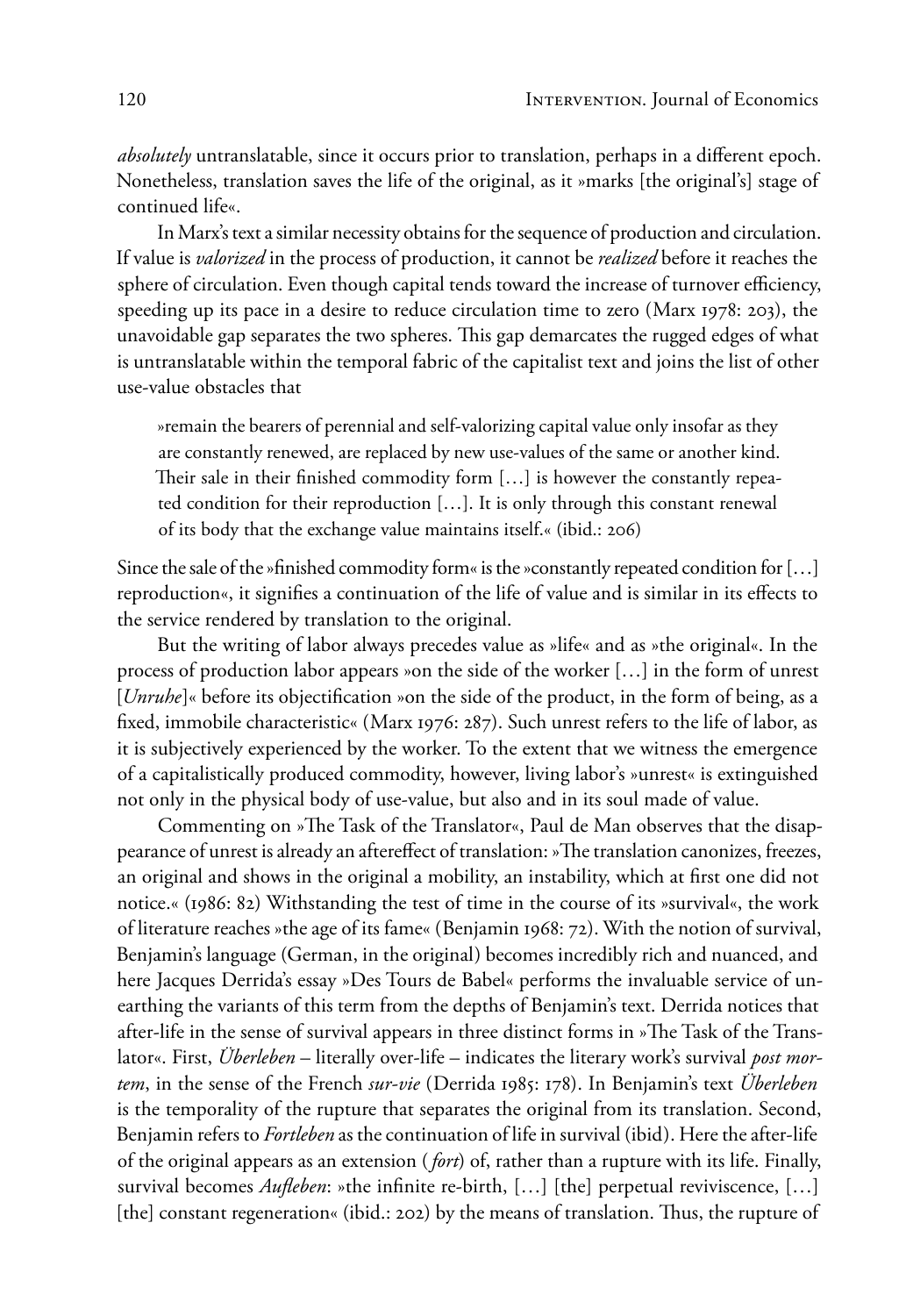*Überleben* and the continuation of *Fortleben* are dialectically synthesized into a »ruptured continuation« of rebirth in *Aufleben*.

Nonetheless, what was fame in the Benjaminian scheme of things is economic tyranny and domination in Marxian political economy. In order to illustrate this point, I will examine the ways in which various significations of survival reverberate in Marx's economic theory. First, *Überleben* characterizes capitalist relations of production and appears as dead labor in the guise of constant capital, purchased by the means of previously valorized (already »translated«) surplus value. Dead labor is resurrected *post mortem* and employed in the exploitation of living labor, setting it in motion. As Marx put it: »Capital is the dead labor which, vampire-like, lives only by sucking living labor, and *lives the more*, the more labor its sucks.«  $(1976: 342)$  Thus, capital sur-vives within the donor-vampire relation of production.

Second, in *Fortleben* the »social process of production is at the same time a process of reproduction« (ibid.: 711). The continuity of *Fortleben* in capitalism implies the survival – physical and sexual reproduction – of the worker as a wage laborer, but only as the means for the survival of value advanced as capital. By perpetually recreating (and augmenting) the individual and productive consumption funds, the worker extends his life as a livingbreathing body and as a classed subject, at the same time producing the means for the future exploitation of labor. Strangely enough, the worker's survival translates labor into value in such a way that the working class as a whole is increasingly divested of its vitality, stifled, robbed of the product of its labor, and reified, becoming »as much an appendage of capital as the lifeless instruments of labor are  $(ibid.: 719).$ 

Third, *Aufleben* combines the first two meanings of »survival« insofar as it designates the movement of capital in its totality based upon the continuous re-enactment of the relations of production, in which dead labor dominates living labor. The perpetual »rebirth« of capital occurs both within and outside of the sphere of circulation (ibid.: 302), with the essential, though contradictory, complementarity of production and circulation mirroring Benjaminian ruptured continuation. The value valorized in the process of production by the means of the »labor power […] [that] […] not only reproduces its own value, but produced value over and above this« (ibid.:  $317$ ) is realized in circulation with the sale of the commodity, after which it returns to the capitalist along with surplus-value. The circle of translation attains closure only to be recommenced over and over again.

But capital's survival implies more than the mere exploitation of labor. According to Marx, the longer capital survives, the more it undermines living labor's *access* to the means of survival, as well as its own *capacity* to survive. This tendency is enunciated in the discovery of the falling rate of profit and its flip side – the rise in the organic composition of capital. As living labor is gradually replaced by dead labor in the drive to maximize turnover efficiency, an increasing number of workers find themselves unemployed or semi-employed:

»The working population therefore produces both the accumulation of capital and the means by which it is itself made relatively superfluous; and it does this to an ex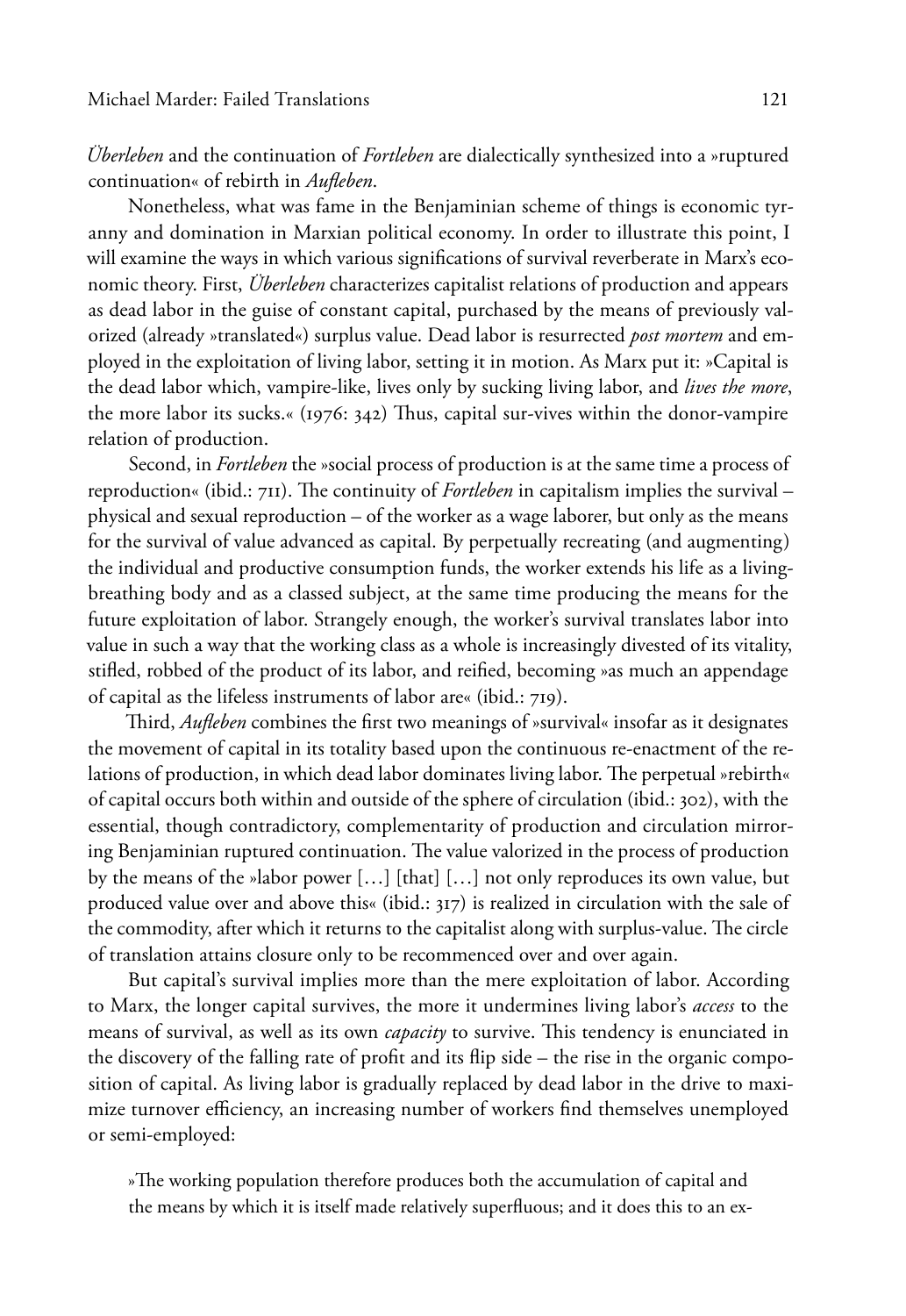tent which is always increasing. This is a law of population peculiar to the capitalist mode of production.« (ibid.: 783 f.)

Concomitantly with the decline in the mass of living labor, »surplus-value must also stand in an ever-decreasing ratio to the value of the total capital applied« (Marx  $1981: 319$ ), and the rate of profit must similarly fall.

What does the tendential fall in the rate of profit signify in the context of the three meanings of survival discussed above? First, at the level of *Überleben*, the vampire proclaims its self-sufficiency. Sucking proportionally less blood out of the body of living labor, it comforts itself with a delusion that it can revive itself with its own blood and fare much better than in the relation of dependence on its donor. But in the context of *Fortleben*, it becomes increasingly difficult to reproduce capital, since reproduction depends on the perpetual reinvestment of surplus value. The short-term solutions are: either speeding up the pace of production (increasing relative surplus-value) and circulation, or stretching the absolute surplus value – both of which meet the limits of untranslatability in the form of use-value obstacles (such as the length of the working day). Finally, at the level of *Aufl eben*, the valorized value that the capitalist draws from the sale of her product is not sufficient enough to motivate further reinvestment, signaling the inability of the capitalist mode of production to self-resuscitate. Thus, Marx concludes that »[t]he *true barrier* to capitalist production is *capital itself«* (ibid.: 358).

Benjamin correctly points out that »[t] ranslation is a mode« (1968: 70). More precisely, it represents three economic »modes« at once, including the mode of production, the mode of circulation, and the overall mode of production-circulation. Benjamin maintains, however, that translation is not the only way of relating to the original in its after-life. In addition to reading and translating a work of literature, one can engage in literary criticism – »another, if a lesser, factor in the continued life of literary works« (ibid.:  $76$ ).

Literary criticism finds a unique parallel in the economic world of capital, particularly, in the concepts of productive and unproductive labor. From the standpoint of the capitalist, labor is productive not if it creates a product, even though such a »creation« is the requisite material precondition of valorization, but »if it directly valorizes capital, or creates surplus-value« (Marx 1976: 1038 f.). The certitude as to whether or not the investment has been productive of surplus-value, whether or not the literary work still sounds »fresh« in its after-life (Benjamin 1968: 73), is achieved only after the final realization of value and surplus-value in sale, that is, at the very end of the series of translations. If the capital advanced was in fact unproductive, this knowledge in its unambiguous certainty comes to the capitalist as a shock, since his very *raison d'être* – valorization – does not endure beyond production, and is already dead in circulation. Not unlike the criticism that evaluates the aesthetic value of a literary work, a confident judgment concerning the worthiness (profitability) of a capitalist investment is possible in hindsight alone. In other words, the attainment of the »critical« distance presupposes temporal distance from the time of literary or economic production, rendering the latter nothing but a gamble, as far as the capitalist is concerned.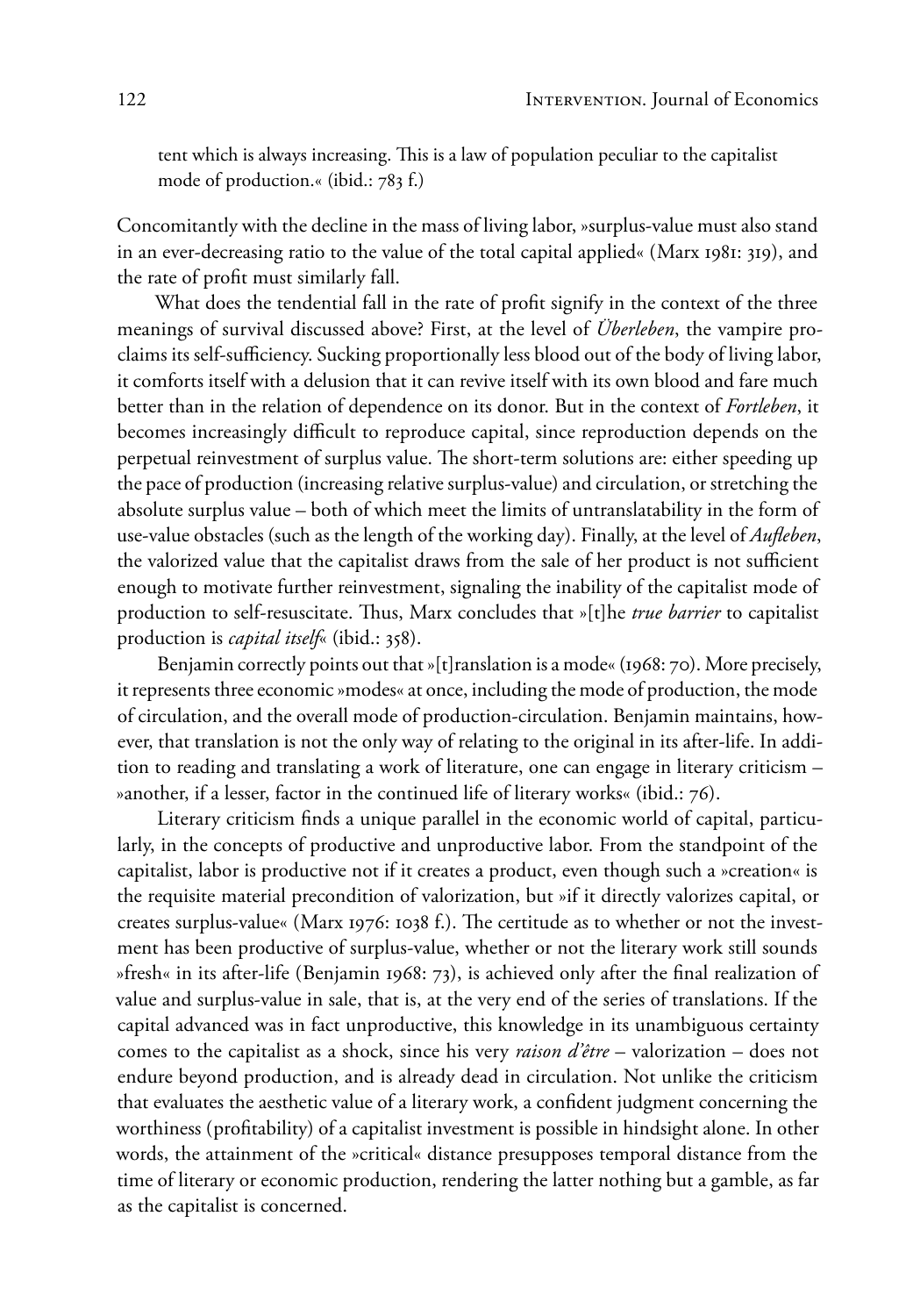#### *. Translation and Intentionality*

In »The Task of the Translator«, Benjamin argues that a single language cannot realize its »intended effect«, and hence the role of translation is to supplement the *intentio* (the purpose) of the original (ibid.:  $76$ ,  $79$ ). Translation shows that the domesticated coziness of the original meaning has always been illusory, that one must come »to terms with the foreignness of languages« (ibid.:  $75$ ), including one's native language. But this function of translation requires a translator because languages are unable to relate to each other on their own. Thus, the translator's role is rather passive; in it he assumes the task not of his own choosing.

It is now clear that the process of exchange in a capitalist society mimics that of translation. Not unlike languages that cannot self-translate, »[c]ommodities cannot themselves go to market and perform exchanges in their own right« (Marx 1976: 178). Consequently, the »guardian« of the commodity serves as its »conscious bearer [*Träger*]« (ibid.: 254), who becomes instrumental in the initiation of the intercourse between the commodities. As passive bearers of their economic roles, the parties in a capitalist exchange are translators of the languages belonging to their various commodities: German *Träger*, bearer, connotes Latin *translatio*, to carry over.

The conception of intentionality that operates in *Capital* and in »The Task of the Trans lator« is in no way to be associated with the subjectivity of (a free) will. Despite the undesirability of the translator's fidelity to the letter of the text, Benjamin requires that she remain faithful to its spirit, or »the mode of intention« (Benjamin 1968: 74). The transposition of the original's mode of intention onto translation is the true task of the translator, in which freedom exists side-by-side with unfreedom. Similarly in the ideal version of capitalism, workers have the choice of different employers before them, while capitalists are free to hire and fire at will. But capitalists must hire and exploit their labor force if they are to remain capitalists, while the workers are not free not to sell their labor power if they are to physically survive (Albritton 1999: 20). Neither will capitalists benefit from their right to translate freely, attaching any price whatsoever to their products in a market open to competition, since that market will objectively correct various price estimations, forcing them to conform to a »blindly operating« average (Marx 1976: 196).

The key distinction between Benjaminian translation and capitalist exchange is that in the former the original is always recuperable from the language-to-language relationship, whereas in the latter, the commodity is alienated without a trace. Benjamin argues that translation intends to raise the original into a »higher […] linguistic air«; it lovingly glues the diverse fragments (languages) together to reestablish the wholeness of the vessel  $(1968: 75, 78)$ . Therefore, the intention of translation is to recuperate to the greatest extent possible the pre-Babelian linguistic unity. In exchange, things are radically different. Money as the means of exchange homogenizes commodities, producing sameness that has absorbed all fragmentary difference. Once exchanged, the commodity departs from its owner forever, for it has always been foreign, always *intended* for exchange, rather than for use. Although value returns to the capitalist who advanced it at the end of a series of exchanges, it does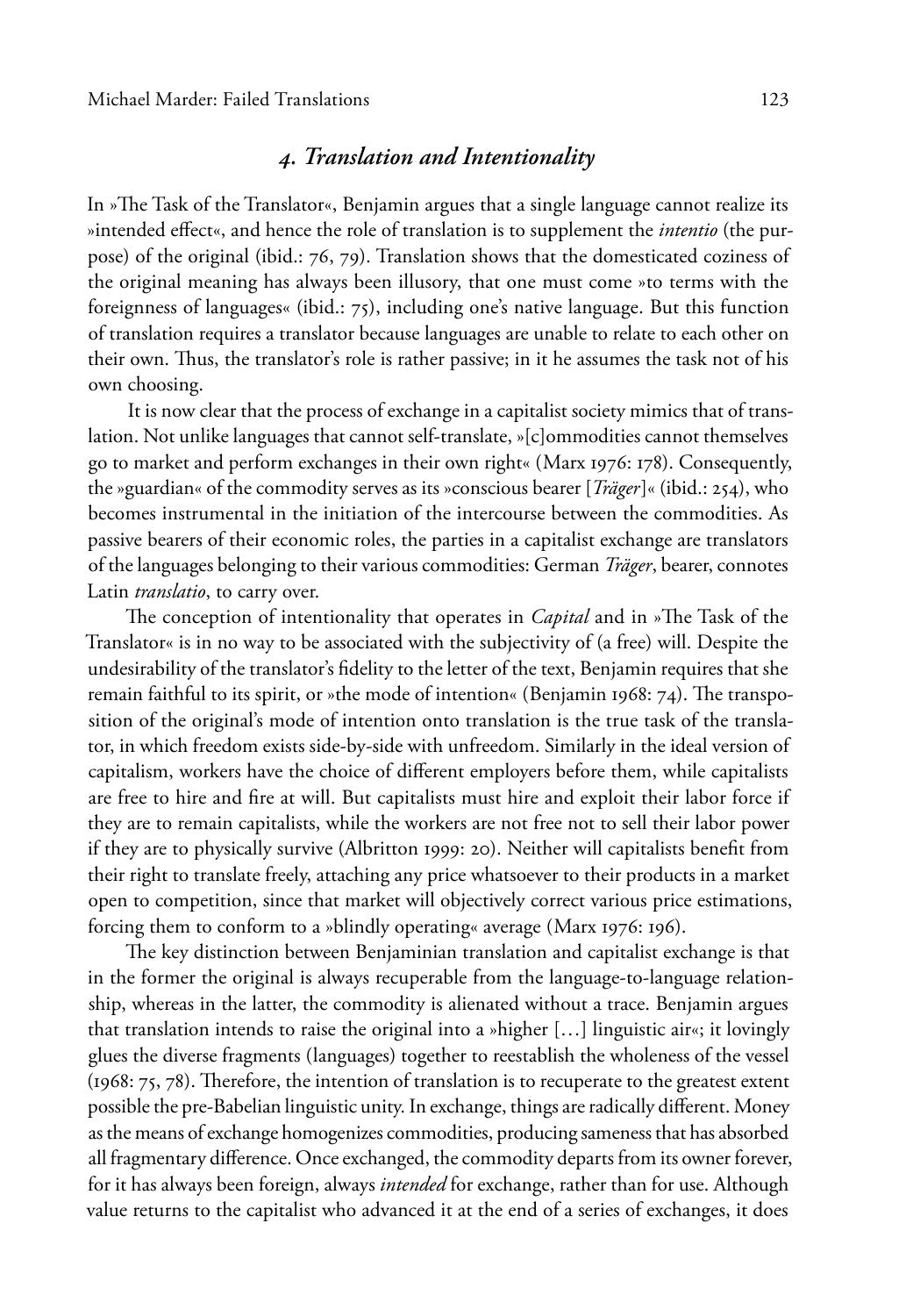so as an undifferentiated mass in which value and surplus-value are qualitatively indistinguishable from one other (Marx 1978: 129).

In addition to its failure to preserve the original's mode of intention within the translated version, capitalist economic writing mystifies the original in the mistranslation from value into price. The closer Marx advances toward the plane of circulation, the more »transformed forms« he encounters on his path. To equate production prices with transformed forms of value, and profits with transformed forms of surplus-value (Marx 1981: 263) is to maintain that the language of price distorts and mistranslates the language of value, or to employ Benjamin's terminology, »blocks the light of the original« (Benjamin 1968: 79). Such a mistranslation works in the interest of the capitalist and his ideologue, the bourgeois political economist, because in collapsing the fundamental distinctions between production and circulation, it conceals the reality of profit derived from the exploitation of labor and subsumes the language of value underneath the language of price.

Whether generated in a conscious effort, or by the way of a structural limitation of »the economic imagination«, mistranslation understood as a transformed form of the original languages of labor and value betrays the true intention of the capitalist class. Likewise, the sphere of capitalist production harbors two different intentionalities that correspond to the two major classes: the abstractly universal labor process brought into effect by the workers and the historically specific valorization process. In the labor process, the purpose of humanity is realized in »the purposeful activity, that is work itself« (Marx 1976: 284), producing the original text of labor in the form of use-values. Use-values are the expressive manifestations of the working class's lived intentionality, for

»[a]ll purposeful manifestations of life, including their very purposefulness […] have their end not in life, but in the expression of its nature, in the representation of its significance« (Benjamin 1968: 72).

Conversely, in the valorization process, the particular purposes of the laboring activity are lost. Instead, the capitalist views the concrete forms of human labor on the plane of undifferentiated »expenditure of labor-power in general [...] in so far as it creates value« (Marx 1976: 296). From the stance of cold indifference toward the material expression of labor, translation into value (valorization) proceeds by way of *abstraction* from use-values, producing a »sterile equation of [...] dead languages« (Benjamin 1968: 73) far removed from a proper translation. Subjugating the lived intentionality of labor to the indifferent intentionality of valorization, the capitalist does not do justice to the original, failing the task of the translator.

In an interpretive essay Paul de Man writes that for Benjamin

»the translator, per definition, fails. The translator can never do what the original text did […]. If [Benjamin's] text is called ›Die Aufgabe des Übersetzers‹, we have to read this title more or less as a tautology: *Aufgabe*, task, can also mean the one who has to give up.«  $(1986: 80)$ 

The translation of labor into value fails not because it is impossible to abstract from usevalues their universal character, but rather because such a translation refuses to preserve the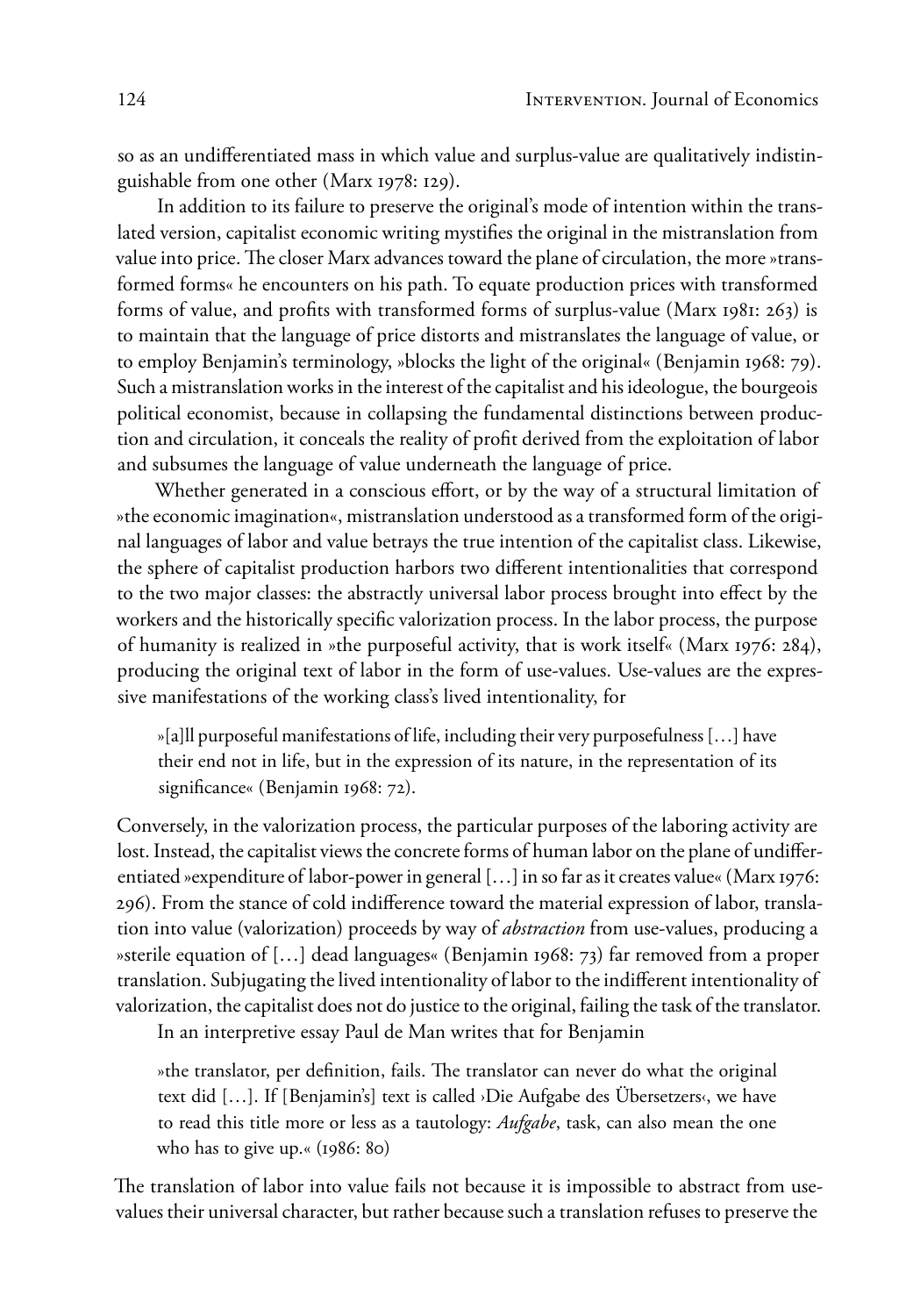material untranslatability of the original within it. Consequently, the translation of value into price is doubly problematic, for  $(i)$  value has already mistranslated the original in its transition from labor, and  $(2)$  translations

»prove to be untranslatable not because of any inherent difficulty, but because of the looseness with which meaning attaches to them« (Benjamin 1968: 81).

Putting aside a wide range of more or less successful Marxist attempts to solve the transformation problem that ensues from this complication, I consider its root, its radicalism, to be the extreme and irrecoverable loss of the original-labor determination in the sphere of circulation. Thus, Benjamin's discovery of the paralysis inherent in the translation of translation coincides with the cul-de-sac of the transition toward prices in which »any rational basis for political economy would fall away« (Marx 1981: 248).

#### *. Toward Pure Language*

Benjamin's essay culminates with the emergence of pure language (*reine Sprache*) as »that which seeks to represent, to produce itself in the evolving of languages«  $(1968: 79)$ . For Derrida, pure language is

»the being-language of the language, tongue or language *as such*, that unity with out self-identity, which makes for the fact that there are languages and that they are languages« (1985: 201).

From the definitions offered above, it follows that pure language is not merely an obscure and mystical concept, but a real, though invisible, force underlying the very possibility of effectuating, having, and employing a language that simultaneously transcends any particular language. Nonetheless, in his interpretation of Benjamin, Derrida reifies this force, picturing it as a *thing* (»the being-language of the language«, and »that unity«), and misrepresenting Benjamin's specification of pure language as a *process*, producing itself »in the evolving of languages«. Not coincidentally, Marx repeatedly criticizes vulgar political economists for committing a similar fateful blunder in their treatment of capital as a thing, rather than a social process.

Applying the concept of pure language to capital, one would make an unforgivable mistake if one substitutes pure language with money. Although money is the universal equivalent form by the means of which commodities enter into relations with one another, in itself it is not the motivating force that drives capital accumulation. The closest approximation to pure language in Marx's theory is not a specific incarnation of value, be it the isolated language of money or that of commodities, but value-in-*process*, in other words, capital itself, as money begetting money (Marx  $1976: 256$ ). The site of pure language is in the survival (*Aufleben*) of capital both within and outside of the sphere of circulation, whereas its mode of intending is the automatic valorization of value.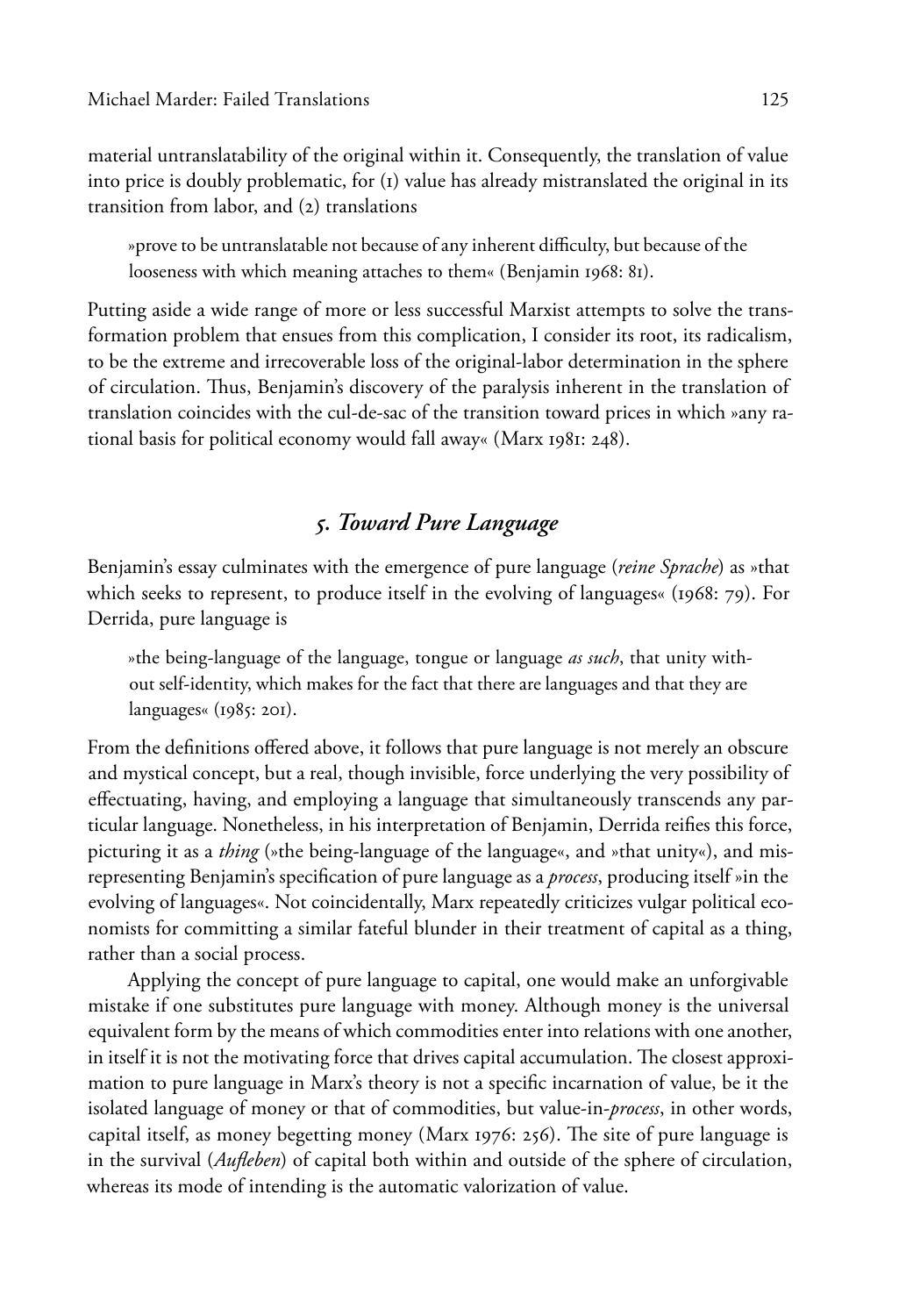With this level of abstraction transferred onto the circuits of capital, the pure language of capital may be understood as

»the real connection between the metamorphoses of the various individual capital, in fact the connection between the circuits of individual capitals as partial movements of the reproduction process of the total social capital« (Marx 1978: 180).

In the context of such a total(izing) movement, every circuit already presupposes the other two circuits and, indeed, requires them in order to fulfill its own function. Correspondingly, Benjamin suggests that every language is incomplete in and of itself. As a result, it *a priori*  compensates for this essential incompletion with containing the seeds, the conditions of possibility, of its own translation into all the other languages (Benjamin 1968: 325). While each of capital's circuits conditions the continuity of the entire process of valorization, every human language properly realizes the purpose of language as such only by relating to another language with the assistance and mediation of a translator.

Nonetheless, the assumption that Benjamin's pure language and the movement of capital are procedurally and functionally identical is unwarranted. First, for Benjamin, pure language corresponds to the eschatological vision of the language of truth or the true language (1968: 82). Although in actual translations languages will never achieve the status of the pure language of truth, translated originals attain a certain degree of completion and realization of their purpose. In fact, they are nothing but miniature reversals of the destruction of the Tower of Babel. Conversely, the motions of the value-in-process are never completed, as long as surplus value is perpetually reinvested, recommencing the circuitry of economic mistranslations. The only certainty and »truth« familiar to the capitalist investor is the »eternal return« of value along with surplus-value to her pocket, and back into capital's reproduction again. Therefore, capital's Tower of Babel is doomed to chronic collapse within permanent incompletion.

Second, whereas in Benjamin's text pure language overcomes the untranslatable, in the Marxian theory of capitalism the irreducible contradiction between the two persists and intensifies. On one hand, as I have mentioned in the beginning of this paper, the capitalist dream of either totally subsuming the untranslatable use-value under the pure language of value, or completely excluding the former from the latter, exemplifies a poor translation, whose failure results in ever-deepening economic crises. At very the height of the economic cycle, when it seems that the delusion of absolute translatability has become part of the empirical reality, use-value obstacles reaffirm themselves with a renewed forcefulness that disrupts the calculations, intentions, and purposes of capital's »conscious bearers«. Translation irretrievably misplaces that which it planned to translate.

On the other hand, Benjamin's theory welcomes a situation where the untranslatable seems to have yielded to the true (pure) language under the influence of which the text appears in the literalness and immediacy of the »unconditionally translatable« (Benjamin 1968: 82). This situation need not imply, however, a realization of capital's vision in the linguistic realm, guaranteeing a hitherto unimaginable destruction of use-value. Rather, one ought to read the concluding sentences of »The Task of the Translator« as the most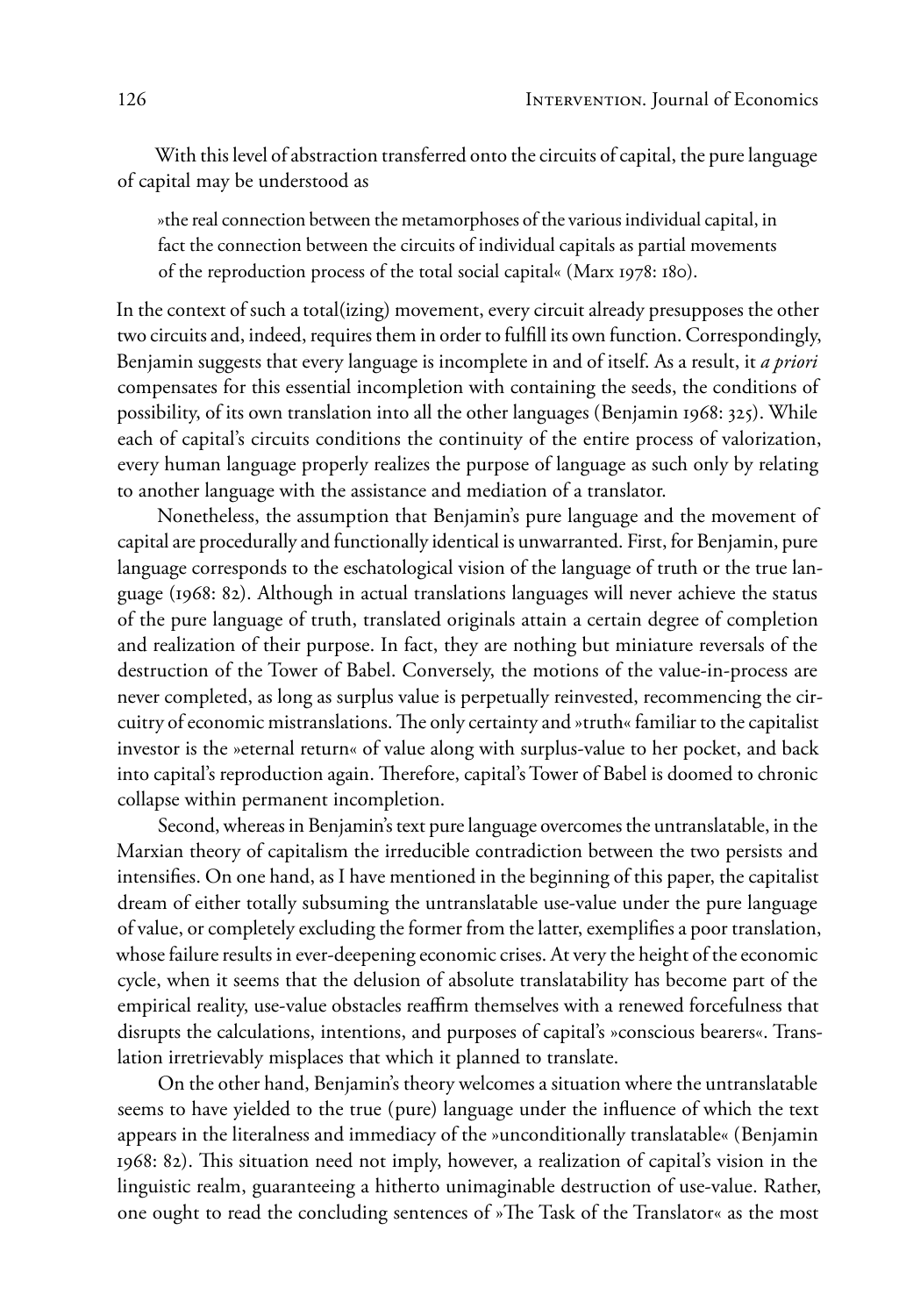powerful avowal of use-value and the untranslatable, for in the absoluteness of pure language, translation becomes »one with the original«, while »literalness and freedom are united« (ibid). Signifying frankly and straightforwardly, a text written in the language of truth (the Holy Writ, for Benjamin) abolishes the equivocality of the language of value and the mistranslations that emanate from it. Thus, Benjamin's pure language *is* the language of use-value rescued from the status of untranslatability assigned to it by the linguistic regime subordinated to the law of value.

Yet, in both Marx's and Benjamin's versions of pure language a common danger awaits the translator – the fantastic/phantasmal possibility of madness. The mad fantasies, the »grotesque ideas« that evolve out of its »wooden brain«, loom on the horizon of capital every time self-valorization of value comes to its fruition, divorcing the language of capital from the core functionality of language *in general* to such an extent that this language falls out of touch with its referent. As the rhythm and pace of turnovers increase, the monotonous chatter of capital's circuits grows louder without communicating anything qualitatively new or different. To paraphrase Marshall McLuhan – capital's medium becomes its message; capital is transformed into an »automatic Subject« (Marx 1976: 255), that is to say, an economic system existing for its own sake. Thus, the two chief sources of madness ensuing from the pure language of value are: (1) its delusion that there is nothing outside of it – the delusion that parallels the thesis of self-refentiality all-too familiar in the circles of post-modernist semiotics, and (2) the extreme reification of all social relations, standing for the systems of inter- and intra-class communication that animate capital, with the subsequent apparition of

»the bewitched, distorted, upside-down world haunted by Monsieur le Capital and Madame la Terre, who are at the same time social characters and mere things« (Marx 1981: 969).

According to Benjamin, translation is an *aporia* that may lead not only to pure language, but also to the vertigo of madness and to the terrifying silence. Whereas in the vertigo of madness »meaning plunges from abyss to abyss until it threatens to become lost in the bottomless depths of language« (Benjamin 1968: 82), the terrifying silence warns that »the gates of language thus expanded and modified may slam shut and enclose the translator« (ibid.: 81). That the gates of language slam shut is attributable to the radical impossibility (failure) of ever achieving what the original has done, which may lead to despair and resignation. Silence here signifies the limit of translation, the utter and impenetrable untranslatability of a literary work, and the total negation of the task of the translator. It announces bad news: the translator has entered Minos' Labyrinth – a veritable linguistic trap – from which only the select few will escape alive.

The madness of meaning that »plunges from abyss to abyss« may, on the contrary, facilitate translation. In the course of this uncontrollable movement, symbolic meanings, linguistic styles, and unconscious associations run wild, manipulating the translator. The madness of meaning becomes synonymous with Marx's definition of capital as an automatic Subject. Yet, however paradoxical this may seem, such linguistic ec-stasy – the translator's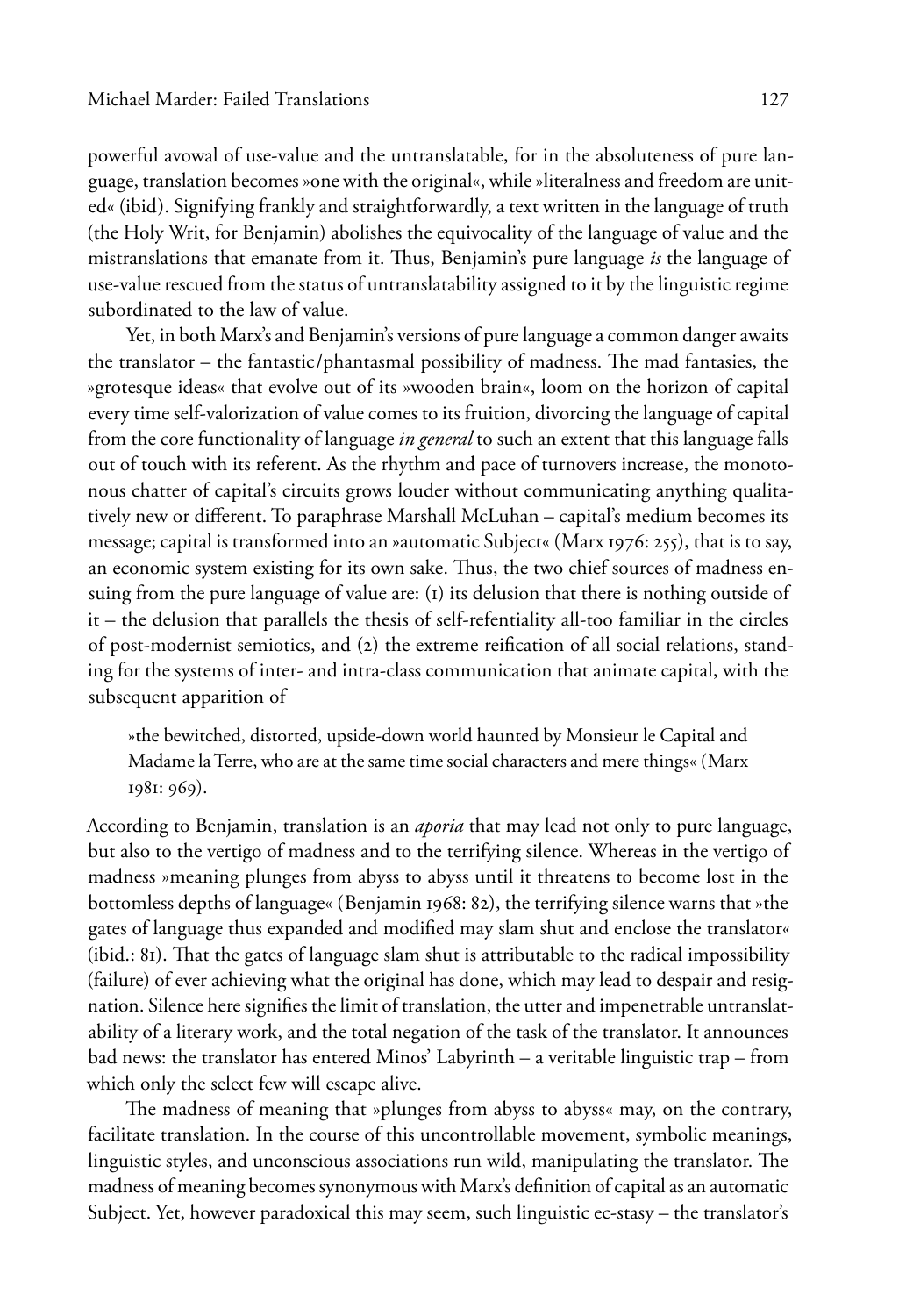stance *outside* of herself – may cunningly lead her toward the light of a good translation and of freedom, as it allows the otherness of the foreign tongue coupled with the ineradicable foreignness of the »native« tongue to touch and to transform that, which she judges to be »her own«, bringing it a step closer to pure language. Therefore, welcoming and admitting the Other as pure difference before its congealment into a system (of meanings, languages, texts, etc.), the madness of meaning in translation is fundamentally different from the ecstasy of a capitalist »*possessed of* money« (Marx 1976: 714) that serves to homogenize, standardize, and banish all otherness from its path.

#### *. Conclusion: Th e Ethical Practice of Translation*

At a recent conference Susan Sontag stated that translation is and has always been an ethical task »invested with dignity and utmost moral importance« (Sontag 2002). This implies that a systematic mistranslation, such as the one Marx alludes to in the third volume of *Capital*, is not only inaccurate, but also unethical, doing tremendous violence to the original. But a more serious dilemma rears its head when de Man proclaims that the task of the translator is always already her failure. In light of de Man's remark, one discovers that the human spirit's thrust toward freedom (cf. the epigraph) and ethics through translation is already doomed before its commencement. Where does one turn next: toward the Scylla of inescapable mistranslation and actions always falling short of ethics, or toward the Charybdes of melancholic inaction and resignation punctuated with a cynical and mistrustful attitude to ethics?

Yet the picture is not as bleak as it first appears. For Levinas, for instance, the failure of completion is transformed into the very positivity of ethics:

»*[t]he infinity of responsibility denotes [...] a responsibility increasing in the measure that it is assumed*; duties become greater in the measure that they are accomplished« (Levinas 1969: 244).

Ethical actions, like the acts of translation, always fall short of perfection, but in their fail ure to measure up against the incommensurable both are instigated to persist, to do more, to surpass themselves in a never-ending ascent toward the Other and pure language. Marxian political economy is ethical theorizing, because translating the economic, it »carries over« the weight of the untranslatability of use-value. The untranslatable in *Capital* disrupts the smooth monotony of value's self-expansion, prompting periodic crises; it glows with the light of messianic justice in what is singular and unexchangeable; it sets the limit to the indifferent acceleration of capital's turnovers. But none of this is enough. For with a stronger emphasis placed on the economy of the untranslatable arises a greater realization of the radical incompletion at the heart of Marxian »theory« of use-value and perhaps of theory in general.

The untranslatable enters the economic scene as a strain of resistance that traverses capital's mistranslations aiming toward the pure language of value. But it is also a strain